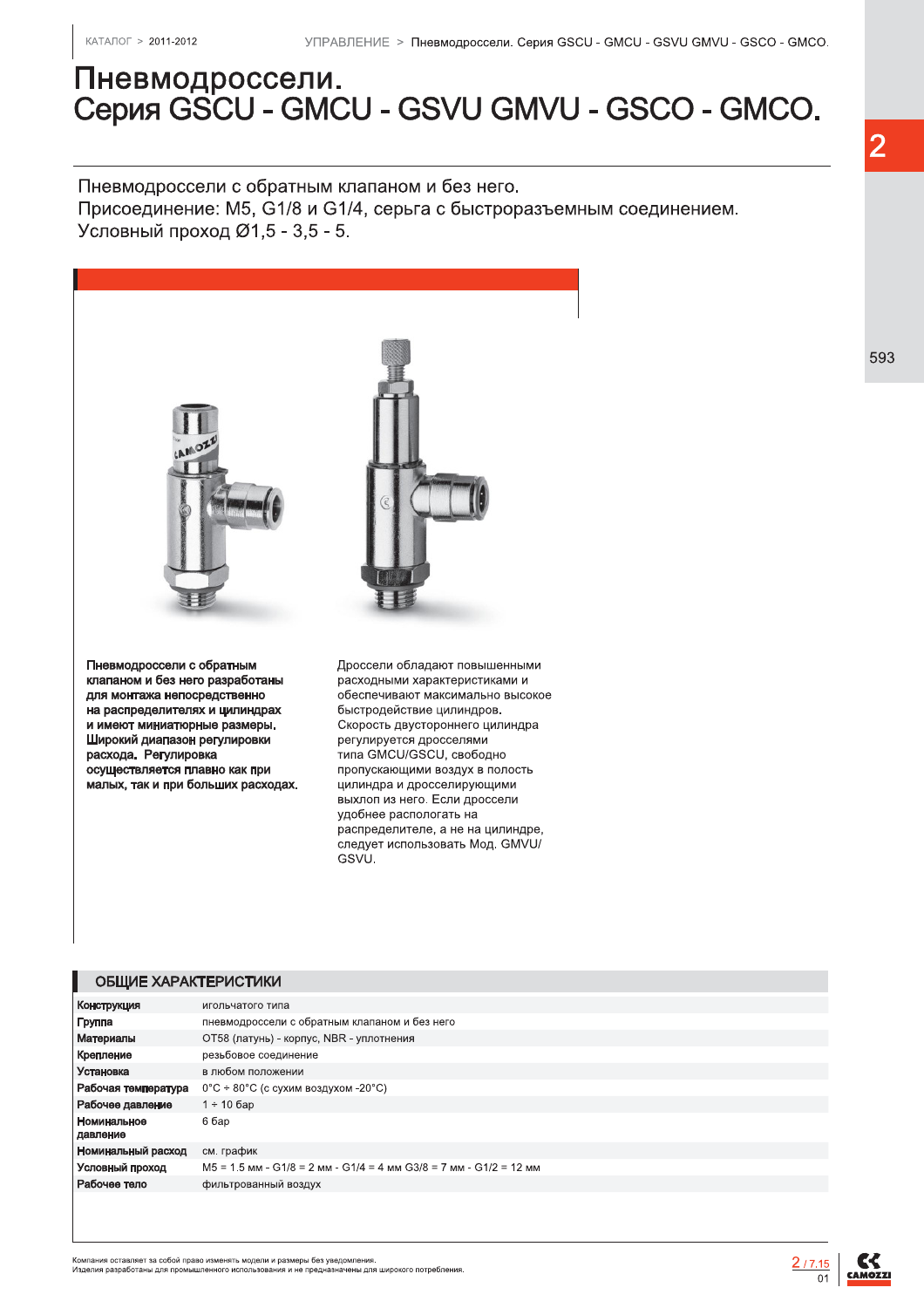$\overline{2}$ 

| <b>КОДИРОВКА</b> |                                                                                                                                         |                                                                              |    |   |     |   |
|------------------|-----------------------------------------------------------------------------------------------------------------------------------------|------------------------------------------------------------------------------|----|---|-----|---|
| <b>GM</b>        | <b>CU</b>                                                                                                                               | 9                                                                            | 03 | ÷ | 1/8 | 6 |
| <b>GM</b>        | <b>РЕГУЛИРОВКА</b><br>$GM = pyH =$<br>GS = отверткой                                                                                    |                                                                              |    |   |     |   |
| <b>CU</b>        | <b>MOHTAЖ</b><br>$CU =$ на цилиндрах, с обратным клапаном<br>VU = на распределителях, с обратным клапаном<br>CO = без обратного клапана |                                                                              |    |   |     |   |
| 9                | ВЕРСИИ<br>8 = регулировка отверткой<br>$9$ = ручная регулировка                                                                         |                                                                              |    |   |     |   |
| 03               | <b>РАЗМЕРЫ</b><br>условный проход<br>$13 =$<br>1.5<br>$14 =$<br>1.5<br>$03 =$<br>3.5<br>$04 =$<br>3.5<br>$05 =$<br>5<br>$06 =$<br>5     | <i><b>ø трубки</b></i><br>3<br>$\overline{4}$<br>$\,6$<br>$\,8\,$<br>8<br>10 |    |   |     |   |
| 1/8              | ПРИСОЕДИНЕНИЕ<br>M <sub>5</sub><br>1/8<br>1/4                                                                                           |                                                                              |    |   |     |   |
| 6                | Ø ТРУБКИ<br>3<br>4<br>6<br>8<br>1 <sub>0</sub>                                                                                          |                                                                              |    |   |     |   |

В случае использования дросселей без обратного клапана обратитесь к графику и проверьте, подходит ли диапазон регулирования расхода для требуемой цели.

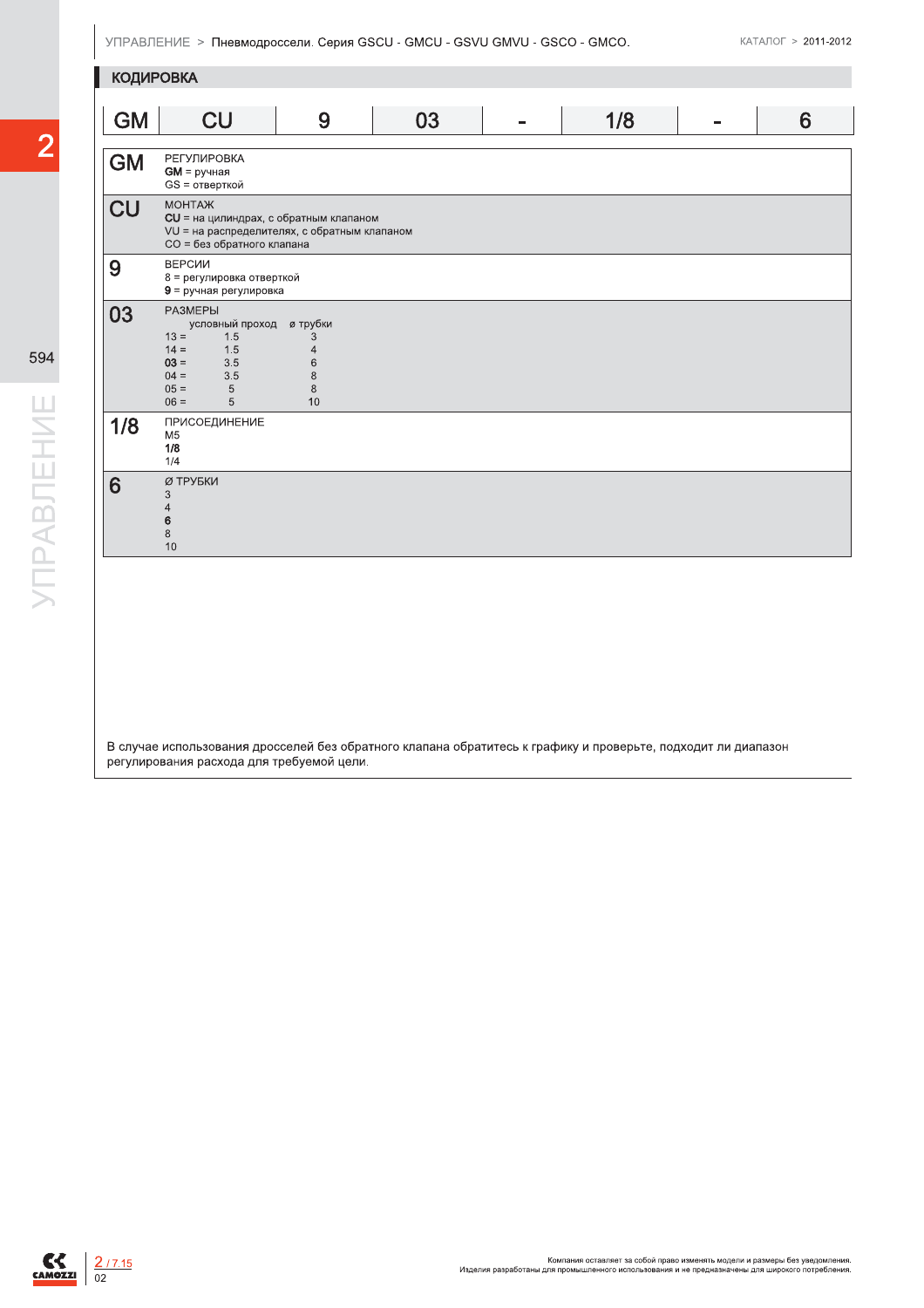## ПНЕВМОДРОССЕЛИ С ОБРАТНЫМ КЛАПАНОМ И БЕЗ НЕГО

Для правильного выбора пневмодросселя необходимо:

- рассчитать объем цилиндра по таблицам потребления

воздуха в Нл/мин (см. таблицы цилиндров):

- определить время движения цилиндра:

- разделить объём на время и таким образом определить

расход воздуха через дроссель в Нл/мин:

.<br>- выбрать тип дросселя по расходным характеристикам.

Дроссели без обратного клапана регулируют поток в обоих направлениях одинаково. Их расходные характеристики приведены на графиках. Графики справедливы и для дросселей с обратным клапаном при регулировании потока с закрытым обратным клапаном.

Расходные характеристики свободного потока через обратный клапан приводятся отдельно.



Расход Qn (Нл/мин)  $2 \rightarrow 1$  дроссель ОТКРЫТ: 46.6  $Pacx$ од Qn (Нл/мин) 2  $\rightarrow$  1 дроссель ЗАКРЫТ: 33.3

 $NB$ : On определен при входном давлении 6 бар и  $\Delta P = 1$  бар.  $N^\circ$  = кол-во оборотов винта.

### ПНЕВМОДРОССЕЛИ С ОБРАТНЫМ КЛАПАНОМ И БЕЗ НЕГО



 $Pacx$ од Qn (Нл/мин) 2  $\rightarrow$  1 дроссель ОТКРЫТ: 440  $Paccon$  Оп (Нл/мин) 2  $\rightarrow$  1 дроссель ЗАКРЫТ: 170

 $NB:$  Qn определен при входном давлении 6 бар и  $\Delta P = 1$  бар. N° = кол-во оборотов винта 8 )9:0./-



Расход Qn (Нл/мин)  $2 \rightarrow 1$  дроссель ОТКРЫТ: 790  $Paccon$  Оп (Нл/мин) 2  $\rightarrow$  1 дроссель ЗАКРЫТ: 460

NB: Qn определен при входном давлении 6 бар и  $\Delta P = 1$  бар.  $N^\circ$  = кол-во оборотов винта.

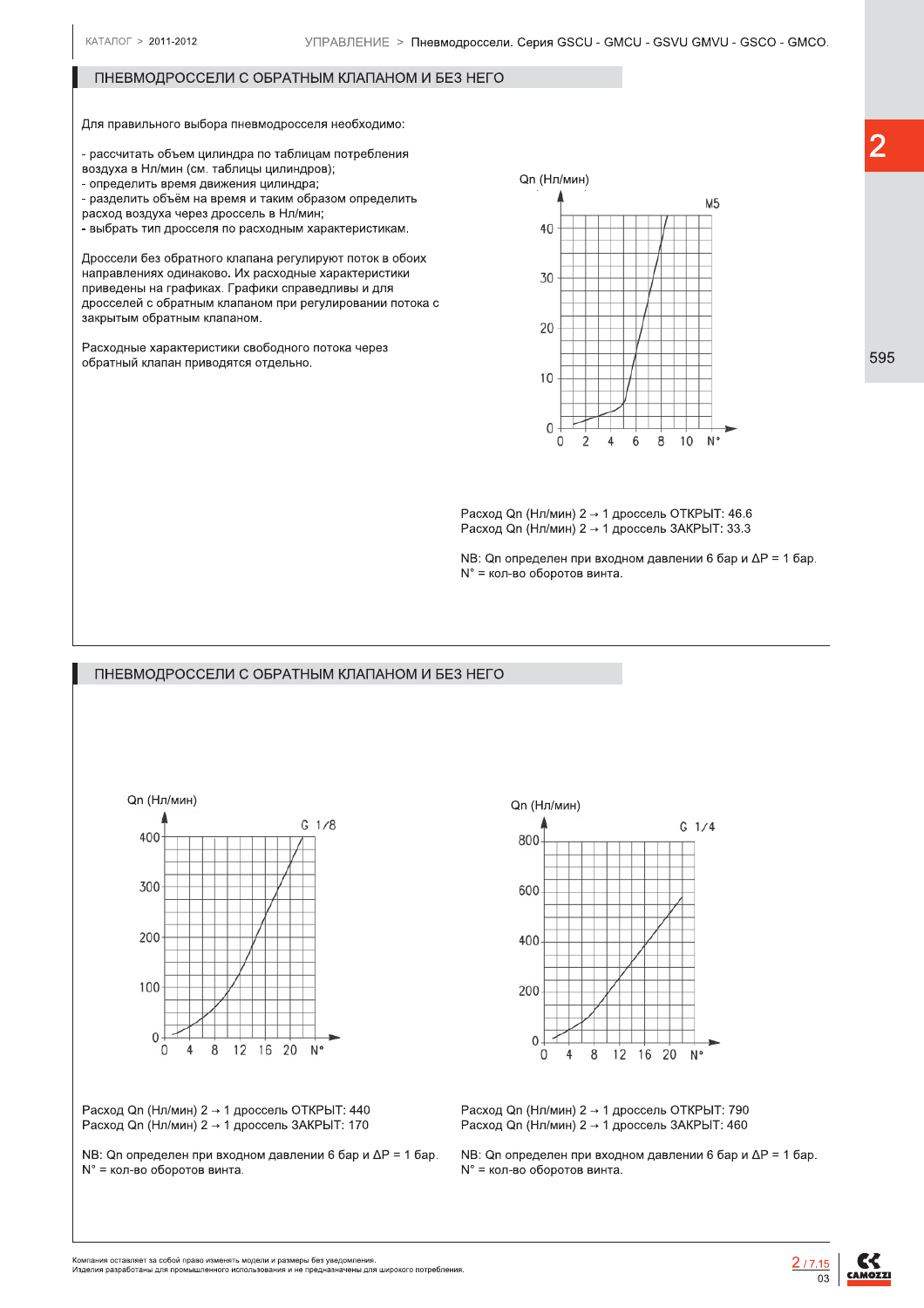Пневмодроссели. Серия GSCU.

УПРАВЛЕНИЕ > Пневмодроссели. Серия GSCU - GMCU - GSVU GMVU - GSCO - GMCO.<br>
Пневмодроссели. Серия GSCU.<br>
Пневмодроссели с обратным клапаном<br>
для монтажа на цилиндрах.<br>
Регулировка - отвертикой.<br>
Присоединение: M5. G1/8. G1 Пневмодроссели с обратным клапаном для монтажа на цилиндрах. Регулировка - отверткой. Присоединение: М5, G1/8, G1/4. УПРАВЛЕНИЕ > Пневмодроссели. (<br>
Пневмодроссели.<br>
Пневмодроссели.<br>
Пневмодросселия монтажа на Регулировка - о<br>
Регулировка - о<br>
Присоединение



|     |               | Мод.            | Α              | B  | S    | н    |      | M    | F    | SW |
|-----|---------------|-----------------|----------------|----|------|------|------|------|------|----|
| 596 |               | GSCU 813-M5-3   | M <sub>5</sub> | 3  | 12   | 3    | 27.5 | 12.5 | 6.5  | 8  |
|     | GSCU 814-M5-4 | M <sub>5</sub>  | 4              | 12 | 3    | 27.5 | 19   | 8.8  | 8    |    |
|     |               | GSCU 803-1/8-6  | G1/8           | 6  | 22.5 | 5    | 50   | 26.5 | 13   | 14 |
|     |               | GSCU 804-1/8-8  | G1/8           | 8  | 22.5 | 5    | 50   | 28   | 15   | 14 |
|     |               | GSCU 805-1/4-8  | G1/4           | 8  | 27   |      | 67.5 | 28.5 | 15   | 19 |
|     |               | GSCU 806-1/4-10 | G1/4           | 10 | 27   |      | 67.5 | 31   | 17.5 | 19 |





| $\overline{2}$       |                | Пневмодроссели с обратным клапаном<br>для монтажа на цилиндрах.<br>Регулировка - отверткой.<br>Присоединение: М5, G1/8, G1/4. |             |                           |                       |                                                                                                      |      |      |      |                |  |
|----------------------|----------------|-------------------------------------------------------------------------------------------------------------------------------|-------------|---------------------------|-----------------------|------------------------------------------------------------------------------------------------------|------|------|------|----------------|--|
|                      |                |                                                                                                                               |             |                           |                       |                                                                                                      |      |      |      |                |  |
| Мод.                 | Α              | B                                                                                                                             |             | $\mathbb S$               | н                     | L                                                                                                    | М    |      | F    | SW             |  |
| 596<br>GSCU 813-M5-3 | M <sub>5</sub> | $\sqrt{3}$                                                                                                                    |             | 12                        | $\sqrt{3}$            | 27,5                                                                                                 | 12,5 |      | 6,5  | 8              |  |
| GSCU 814-M5-4        | M <sub>5</sub> | $\overline{4}$                                                                                                                |             | 12                        | 3                     | 27,5                                                                                                 | 19   |      | 8,8  | 8              |  |
| GSCU 803-1/8-6       | G1/8           | $\,6$                                                                                                                         |             | 22,5                      | $\,$ 5 $\,$           | 50                                                                                                   | 26,5 |      | 13   | 14             |  |
| GSCU 804-1/8-8       | G1/8           | $\,$ 8 $\,$                                                                                                                   |             | 22,5                      | 5                     | 50                                                                                                   | 28   |      | 15   | 14             |  |
| GSCU 805-1/4-8       | G1/4           | $\,$ 8 $\,$                                                                                                                   |             | 27                        | $\boldsymbol{7}$      | 67,5                                                                                                 | 28,5 |      | 15   | 19             |  |
| GSCU 806-1/4-10      | G1/4           | 10                                                                                                                            |             | 27                        | $\boldsymbol{7}$      | 67,5                                                                                                 | 31   |      | 17,5 | 19             |  |
| <b>YNPABJIEHNE</b>   |                |                                                                                                                               |             |                           | Регулировка - винтом. | для монтажа на цилиндрах.<br>Присоединение: М5, G1/8, G1/4.                                          |      |      |      |                |  |
| Мод.                 | Α              | B                                                                                                                             | $\mathbb S$ | H                         | L                     | Ζ                                                                                                    | Μ    | F    | SW   | SW1            |  |
| GMCU 913-M5-3        | M <sub>5</sub> | 3                                                                                                                             | 12          | $\ensuremath{\mathsf{3}}$ | $37\,$                | 42,5                                                                                                 | 12,5 | 6,5  | 8    | 5,5            |  |
| GMCU 914-M5-4        | M <sub>5</sub> | 4                                                                                                                             | 12          | 3                         | 37                    | 42,5                                                                                                 | 19   | 8,8  | 8    | 5,5            |  |
| GMCU 903-1/8-6       | G1/8           | 6                                                                                                                             | 22,5        | $\,$ 5 $\,$               | 65,5                  | 72,5                                                                                                 | 26,5 | 13   | 14   | $\overline{7}$ |  |
| GMCU 904-1/8-8       | G1/8           | 8                                                                                                                             | 22,5        | $\,$ 5 $\,$               | 65,5                  | 72,5                                                                                                 | 28   | 15   | 14   | $\overline{7}$ |  |
| GMCU 905-1/4-8       | G1/4           | $\,8\,$                                                                                                                       | 27          | $\overline{7}$            | 85                    | 97,5                                                                                                 | 28,5 | 15   | 19   | 10             |  |
| GMCU 906-1/4-10      | G1/4           | 10                                                                                                                            | 27          | $\overline{7}$            | 85                    | 97,5                                                                                                 | 31   | 17,5 | 19   | 10             |  |
|                      |                |                                                                                                                               |             |                           |                       | Пневмодроссели. Серия GSVU.<br>Пневмодроссели с обратным клапаном<br>для монтажа на распределителях. |      |      |      |                |  |



Пневмодроссели с обратным клапаном для монтажа на распределителях. Регулировка отверткой. Присоединение: М5, G1/8, G1/4.

| Мод.            | Α              | B  | S    | н |      | M    | F    | SW |
|-----------------|----------------|----|------|---|------|------|------|----|
| GSVU 813-M5-3   | M <sub>5</sub> | 3  | 12   | 3 | 27.5 | 12.5 | 6.5  | 8  |
| GSVU 814-M5-4   | M <sub>5</sub> | 4  | 12   | 3 | 27.5 | 19   | 8.8  | 8  |
| GSVU 803-1/8-6  | G1/8           | 6  | 22.5 | 5 | 50   | 26.5 | 13   | 14 |
| GSVU 804-1/8-8  | G1/8           | 8  | 22,5 | 5 | 50   | 28   | 15   | 14 |
| GSVU 805-1/4-8  | G1/4           | 8  | 27   |   | 67.5 | 28.5 | 15   | 19 |
| GSVU 806-1/4-10 | G1/4           | 10 | 27   |   | 67.5 | 31   | 17.5 | 19 |



 $C<sub>Gamma</sub>$ 

 $\frac{2/7.15}{04}$ 

Компания оставляет за собой право изменять модели и размеры без уведомления.<br>Изделия разработаны для промышленного использования и не предназначены для широкого потребления.